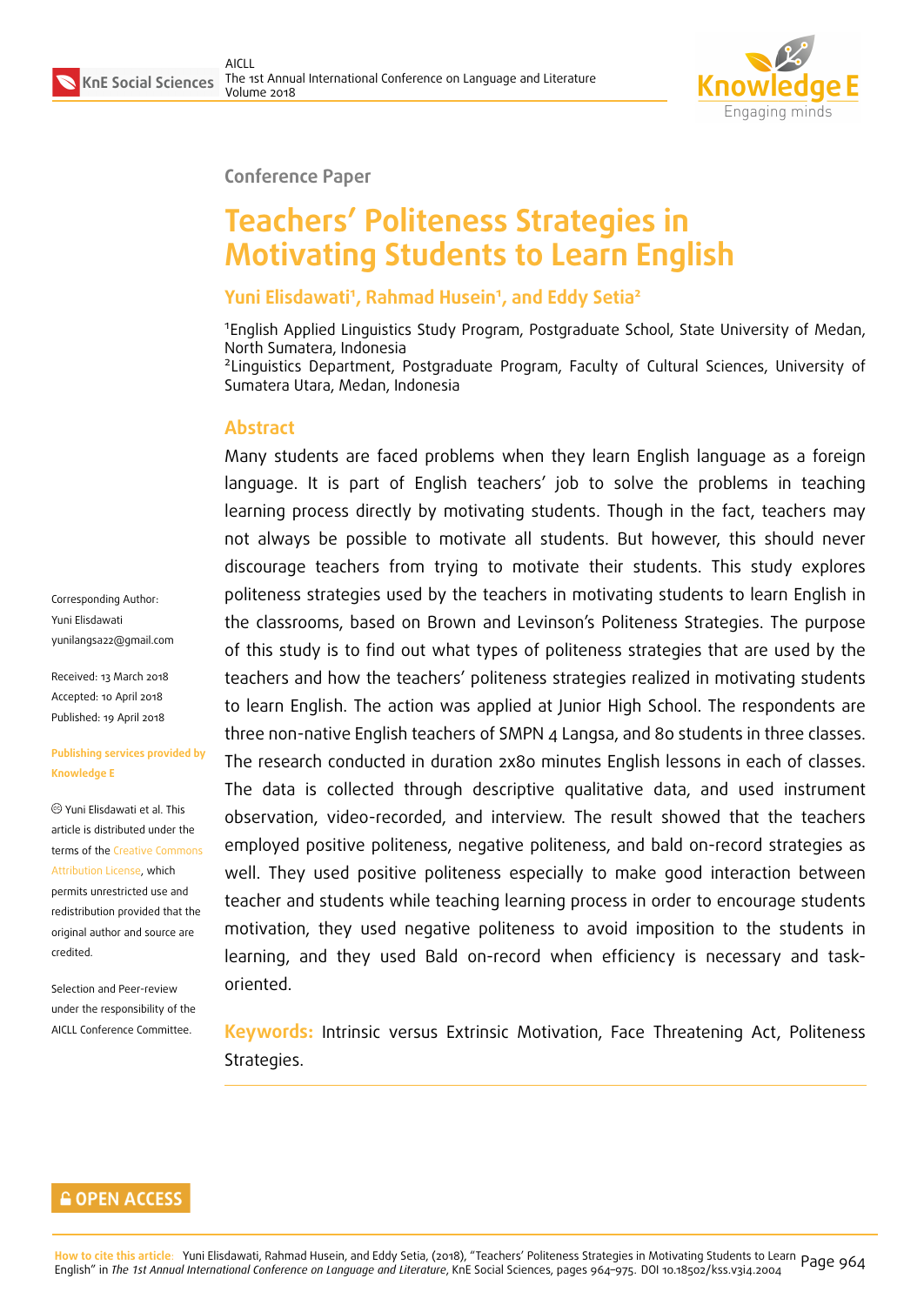

## **1. Introduction**

Motivation is one of the most factors for learning a foreign/second language (L2). Crookes and Schmits (in Norris, 2001: 2) stated, "Motivation has been identified as the learners' orientation with the regard to the goal of learning a second language". Ihsan (2016: 32) motivation is a concept without physical reality, we cannot see motivation; we see behaviour. Thus, the measurement of motivation is indirect, just as measurement of psychological construct such as attitudes, interest and value or desire. English, as a second and foreign language, has a great importance to be taught and learned. And the language teacher can be an influential source of motivator for the students. In Thanasoulas (2002: 3) whatever is done by a teacher has motivational, formative and influence on students. In other words, teacher behavior is powerful "motivational tool".

But students' motivation is not a static quality. It varies from person to person, from situation to situation, and within the individual from time to time. In the fact, most of the English teachers in the classroom can see some of the students are very motivated, motivated or even feeling ignored in studying English. It means that teachers may not always be possible to motivate all students. But however, this should never discourage teachers from trying to motivate their students. Based on the writer's observation at SMPN 4 Langsa, most of the students said that the problems that make they are not interest to learn English if there is no good interaction between teacher and students while teaching learning process, and then, the teacher no awareness in motivating them to learn English. In order to make a good interaction in giving motivation to students while teaching learning process in the classroom, teachers should avoid saying something that will threaten student's face. As Yule (1996: 61) mentions "if speaker says something that represents a threat to another individual regarding self image, it is a face threatening act".

The teachers also need to employ strategies to minimize the threat. The strategies to minimize the threat of the students' face or the hearer's face are called Politeness strategies. In addition, Yule (1996: 60) also mentions that, "Politeness, in an interaction, can be defined as the means employed to show awareness of another person's face". It can be concluded that politeness strategies could be the best way to build good interaction between teacher and students in the classroom while teaching learning process and encourage students' motivation directly. By doing this research the writer intends to find out what types of politeness strategies that are used by the teachers and how the teachers' politeness strategies realized in motivating students to learn English.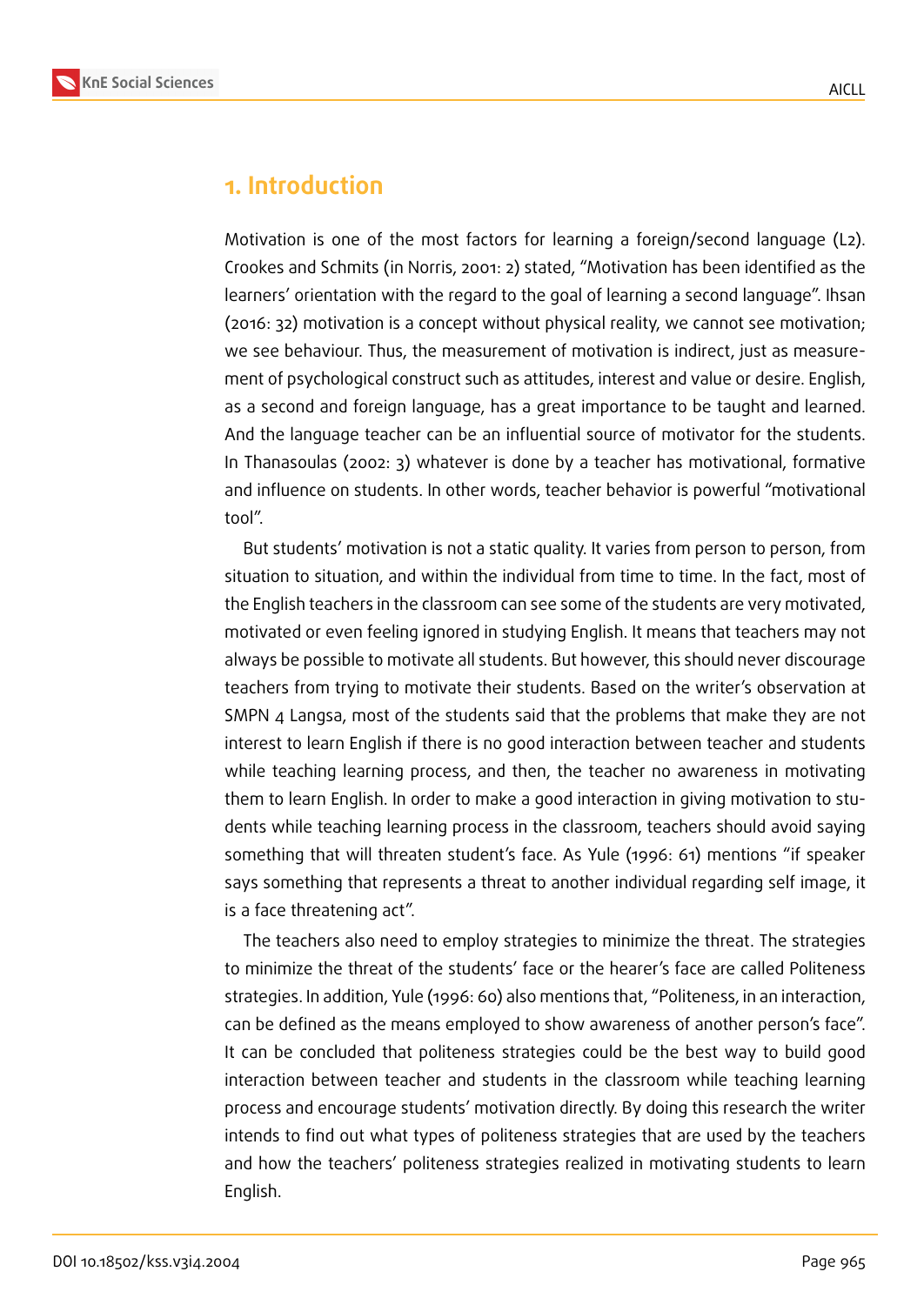

# **2. Literature Review**

#### **2.1. Intrinsic versus extrinsic motivation**

In self-determination theory (SDT) Deci and Ryan (2000, as cited in phillip et al., 2008: 26) define intrinsically motivated behaviours as those behaviours performed out of interest and requiring no external prods, promises, or threats. These behaviours are experienced as wholly self-determined, with no external pressure, as representative of and emanating from one's sense of self. On the contrary, extrinsically motivated behaviours are performed instrumentally to attain some other goals (e.g., studying with an aim to get a school certificate in order to get a job). These behaviours would typically not occur spontaneously and therefore must be prompted by incentives or other external pressures.

The distinction between the two types of motivation is worth keeping in mind for two reasons. First, most theories of motivation tend to rely on one or the other or a combination of the two attempting to explain the why of human behaviour. Both intrinsic and extrinsic motivation are essential to a complete understanding of why we do the things we do. Second, when studying how to influence human behaviour we should recognize that neither an intrinsic nor an extrinsic strategy is better than the other, but both have their uses and limitations Although intrinsic methods might work well with some students, extrinsic techniques might be more productive with others. Moreover, intrinsic and extrinsic strategies might differ widely in their effects. For example, while extrinsic motivation might seem to be more useful in coming up with immediate observable outcomes, intrinsic strategies bring benefits in the long terms that might be far more desirable (Kolesnik, 1978: 7).

From the statement above, it can be concluded that for learners, Intrinsic motivation is characterized as that which comes from within the individual. It inspires action even when there is no perceived external stimulus or reward. Extrinsic motivation, in contrast, provides incentive to engage in action which may not be inherently pleasing or engaging, but which may offer benefits in terms of perceived potential outcomes. For example, intrinsic motivation is affected by the reason for preferring the school, the probability of finding a job after graduation, the future expectation, the distinctiveness of testing and measuring activities at the school, and desire to complete a Masters' degree. In the simplest terms, it is necessary to be motivated and to make an effort. Extrinsic motivation is significantly affected by the probability of finding a job, the attitude towards the teacher, the peer group, the level of income, the appropriateness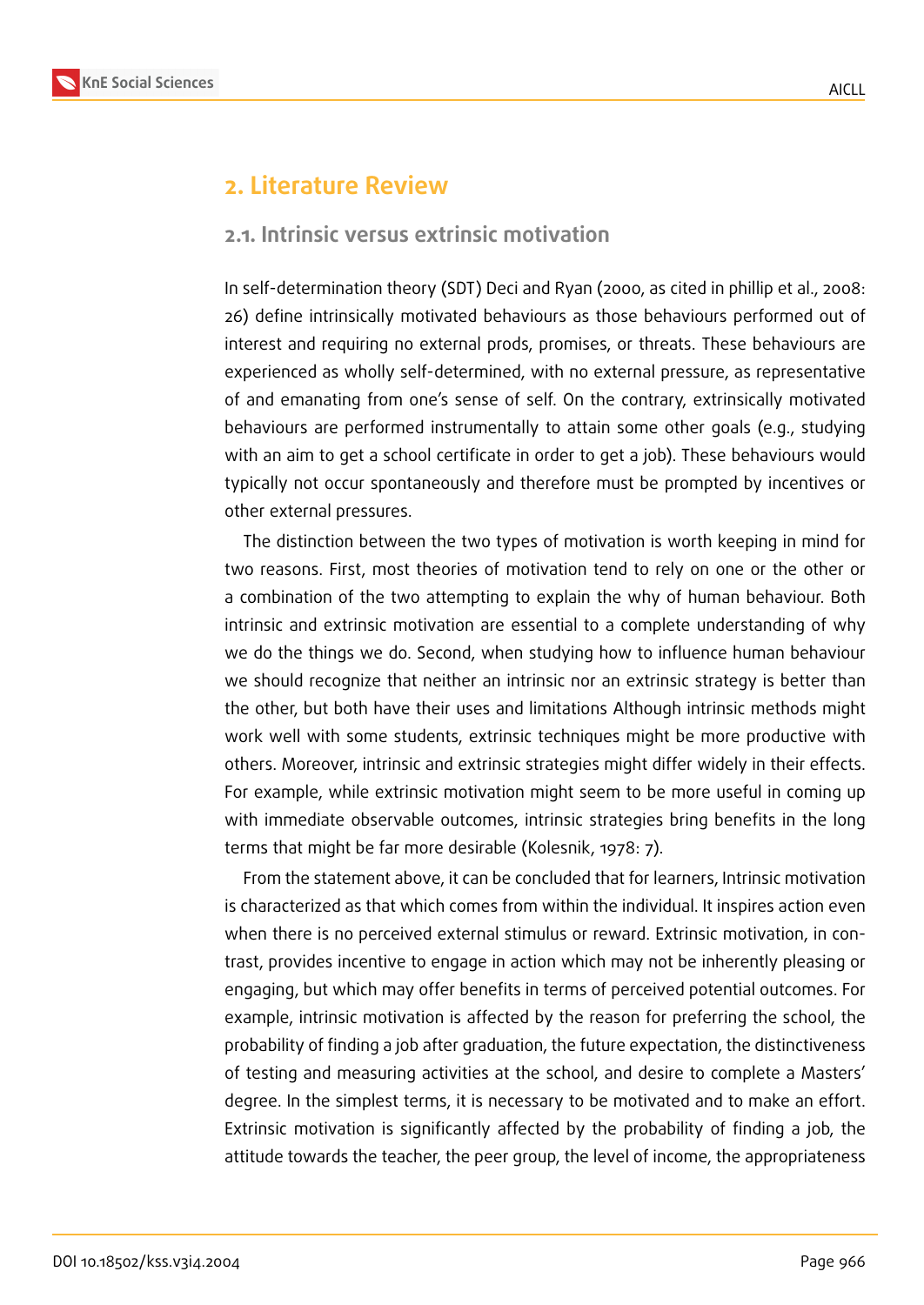

of the classrooms, and the adequacy of teaching materials. The most effective extrinsic motivation is the probability of finding a job.

In order to offer a clear image of the intrinsic-extrinsic dichotomy, Spolsky (1989: 124) borrows Harter's model (1982) and represents it in the following way:

| <b>Intrinsic</b>         | Extrinsic                                                      |
|--------------------------|----------------------------------------------------------------|
| Preference for challenge | vs Preference for easy work                                    |
| Curiosity/interest       | vs Pleasing a teacher/getting grades                           |
| Independent mastery      | vs Dependence on teacher in figuring out problems              |
| Independent judgement    | vs Reliance on teacher's judgment about what to do             |
|                          | Internal criteria for success vs External criteria for success |
|                          |                                                                |

Following this model, it comes out clearly that the greater the value the individuals attach to the accomplishment of an activity, the more highly motivated they will be to engage in it and later to put sustained effort until they achieve their goal. This distinction, both internal and external factors have an important role to play in motivating learners.

Further, Marsh (1986, 1990, as cited in Philip et al., 2008: 37) wrote; Motivation, including motivation to teach may be externally or internally referenced. Externally referenced motivation (extrinsic motivations) are those motivation that primarily involve people or condition external to individuals. For example, individuals motivated to enter teaching because of extrinsic motivation may be attached by a teacher's pay, working conditions or because others think it would be good for them to become teachers. On the other hand, internally referenced motivation (intrinsic motivation) are those motivations where the impetus to initiate, persist, and engage deeply in an activity is primarily attributed to the beliefs, values and perceptions of the individual. These individuals would be motivated by reasons of personal interest, satisfaction or a desire to help others.

Thus, from the quotation above, it can be said that the orientation of motivation is not only for learners but also for teachers, which it has related to this research about how teacher motivates his/her students in teaching learning process in the classroom. It means that the teachers who have motivation to teach could be better in motivating their students to learn. They inspire their students by their acts, character and Morality. Hence to convey their message in a good way and also to be more effective, teachers should be polite and friendly.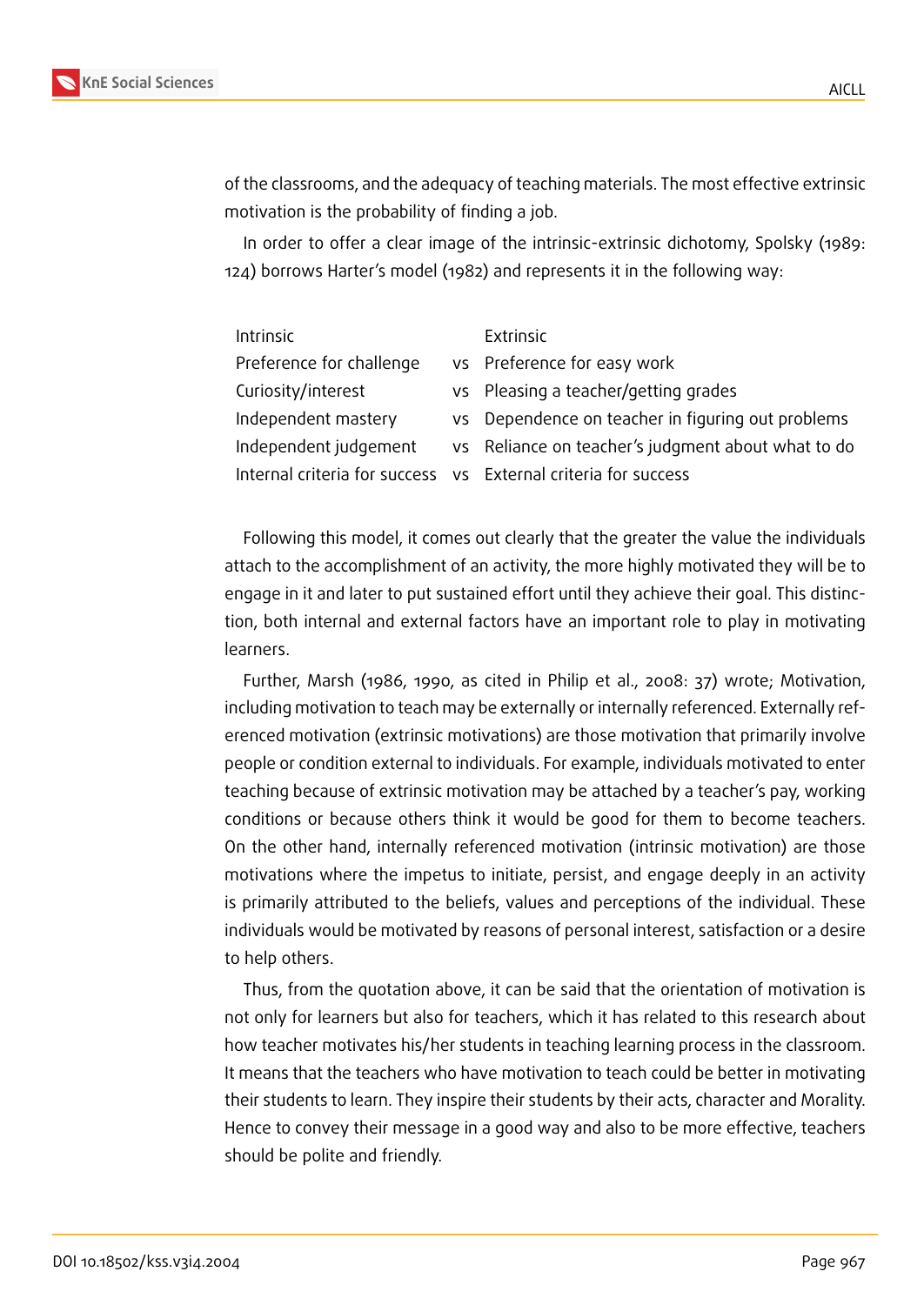

#### **2.2. Politeness strategies**

The phenomenon of politeness has been defined and interpreted from various perspectives. Politeness theory accounts for the redressing of affronts to a person's 'face' by face-threatening acts. The concept of face was derived from Chinese into English in the 19th century, and a sociologist; Erving Goffman would then go on to introduce the concept into academia through his theories of 'face' and 'facework'. According to Goffman (1955), Face is a picture of self-image in the social attributes, and the face could mean honor, self-esteem, and public self-image, and each participant has two needs in every social process: namely the need to be appreciated and need to be free (not bothered). The first need is called positive face, while the latter is negative face.

Face Threatening Act (FTA) intensity is expressed by weight (W), which includes three social parameters – first, the degree of disturbance or rate of imposition (R), in terms of absolute weight of a particular action in a particular culture. For example, the request "May I borrow your car?" has different weights from the request "May I borrow your pen?" The second and third social parameters include the social distance (D) between the speaker and the hearer, and authority or power (P) owned by interlocutors (Renkema, 1993: 14). FTA threatens the stability of the intensity of communication; politeness in this case can be understood as an effort to prevent and or repair damage(s) caused by the FTA. The greater the threat to stability, the more politeness, face work technique, is necessary. Face work which aims at positive face is called 'solidarity politeness', while face work that deals with negative face is known as 'respect politeness' (Renkema 1993: 13).

Although politeness has been studied in a variety of cultures for many years, Brown and Levinson's politeness theory has become very influential. Brown and Levinson (1987: 61) proposed, 'Face', the public self image that every member want to claim for himself, consisting in two related aspects: a). Negative face: the basic claim to territories, personal preserves, rights to non-distraction, i.e., to freedom of action and freedom from imposition. b). positive face: the positive consistent self-image or personality (crucially including the desire that this self-image be appreciated and approved of) claimed by interactants.

The second assumption is that the interactants have the rational abilities to achieve certain goals. Face is socio-culturally dynamic property changeable thorough interaction with others. To maintain their face, speakers, as rational agents, accept its vulnerability and are prepared to cooperate with others.

Everyday communication involves the use of face-threatening acts (FTA). "that by their nature run contrary to the face wants of the addressee and/or of the speaker"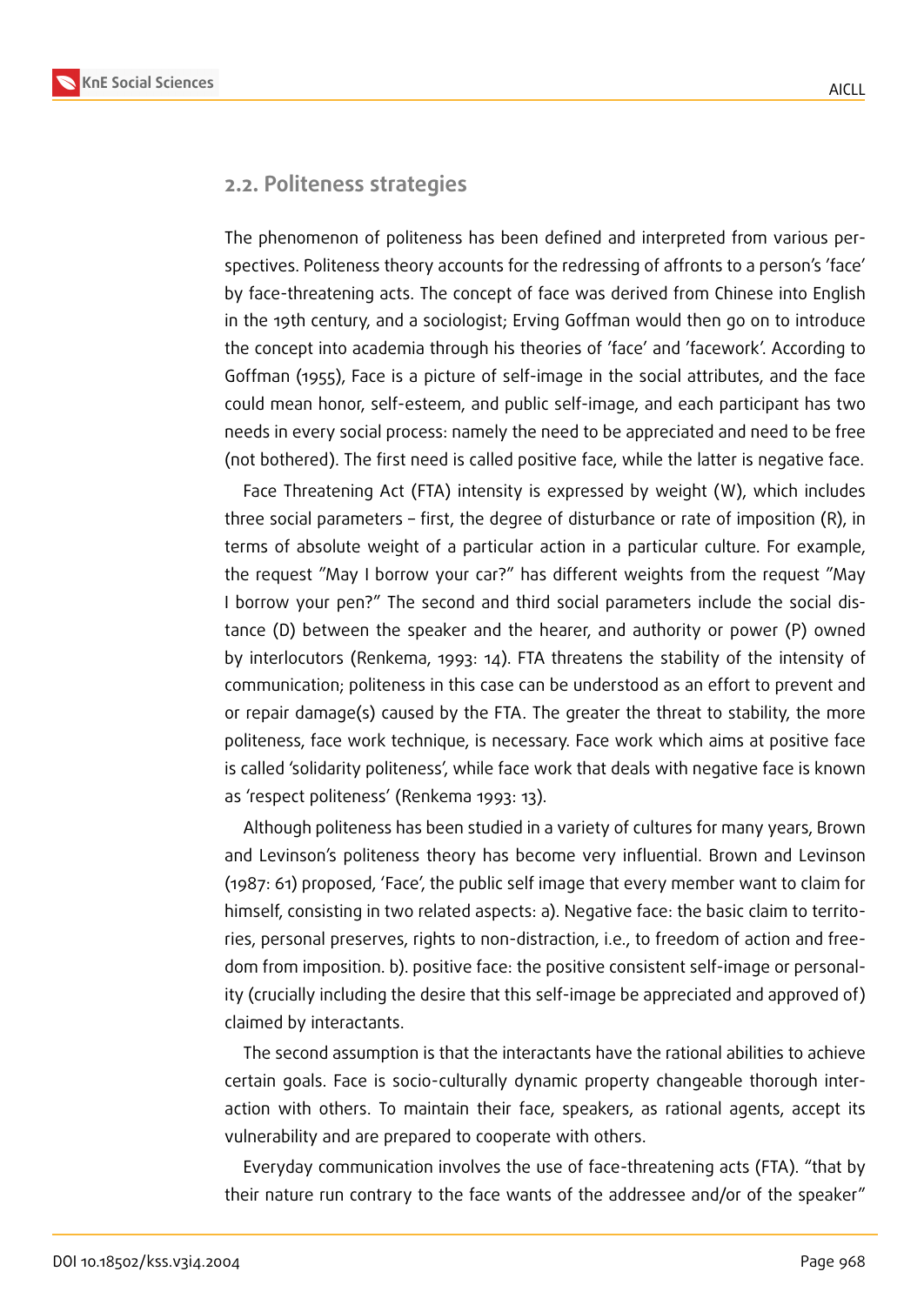

(Brown and Levinson, 1987: 65). FTAs can threaten both the speaker's and the hearer's face. Also, they can obstruct both positive and negative aspect of one's face. Negative FTAs obstruct the speaker's or the hearer's freedom of action and freedom from imposition. These can be threatening to the hearer when they: a) place pressure on the hearer to perform or not to perform a particular action; e.g. advice, suggestions, requests, orders, remindings, warning, threats. b) express the speaker's strong negative feelings or opinions of the hearer or hearer's belongings; e.g. hatred, anger, lust, compliments, expressions of envy, admiration c) indicate some positive future actions of the speaker towards the hearer, which compel the hearer to either reject or accept it; e.g. promises, offers. FTAs which threaten the speaker's negative face are those that pose an offence to one's face, e.g. expressing thanks, accepting the hearer's thanks/apology/offers, excuses, responses to hearer's faux pas, unwilling promises and offers. Positive FTAs inflict damage to one's face by denoting the interlocutor's lack of appreciation and/or approval for one's feelings, wants, desires, etc. These threaten the hearer's face by: i. expressing the speaker's negative evaluation of the hearer's positive face, e.g., disapproval, criticism, insults, accusations, complaints, reprimands, contradictions, disagreements; ii. expressing lack of care for the hearer's positive face, e.g. excessive emotionality, irreverence, misuse of honorifics, mention of taboo topics, belittling, boasting, non-sequiturs, interruptions. The speaker's positive face is threatened by acts which indicate that one has made a transgression or lost control over the situation, e.g. apologies, confessions, admissions of guilt or responsibility, acceptance of compliments, self-humiliation, self contradiction, emotion leakage, etc.

Brown and Levinson (1987: 68), interpret politeness precisely in relation to FTAs – they define it as face-saving behaviour, i.e. the employment of threat minimising strategies. When discussing politeness strategies, they differentiate between several categories. Bald-on record strategy does not involve any redressive actions, but it is nevertheless acceptable in situations where the speaker and the hearer "both tacitly agree that the relevance of face demands may be suspended in the interests of urgency or efficiency", or "where the danger to the hearer's face is very small".

(Brown and Levinson 1987: 69), Positive politeness strategy is employed to minimise the threat to hearer's positive face and entails utterance which express interest for the hearer's needs and wants, contain in-group identity markers, optimism, humour and avoidance of disagreement. Negative politeness strategies are deployed to avoid or decrease potential damage to the hearer's negative face and include utterances containing hedges or question, pessimism, indirectness, obviating structures, apologies, etc. Finally, off-record or indirect politeness strategy turns to completely indirect utterances, which avert the potential threat from the speaker.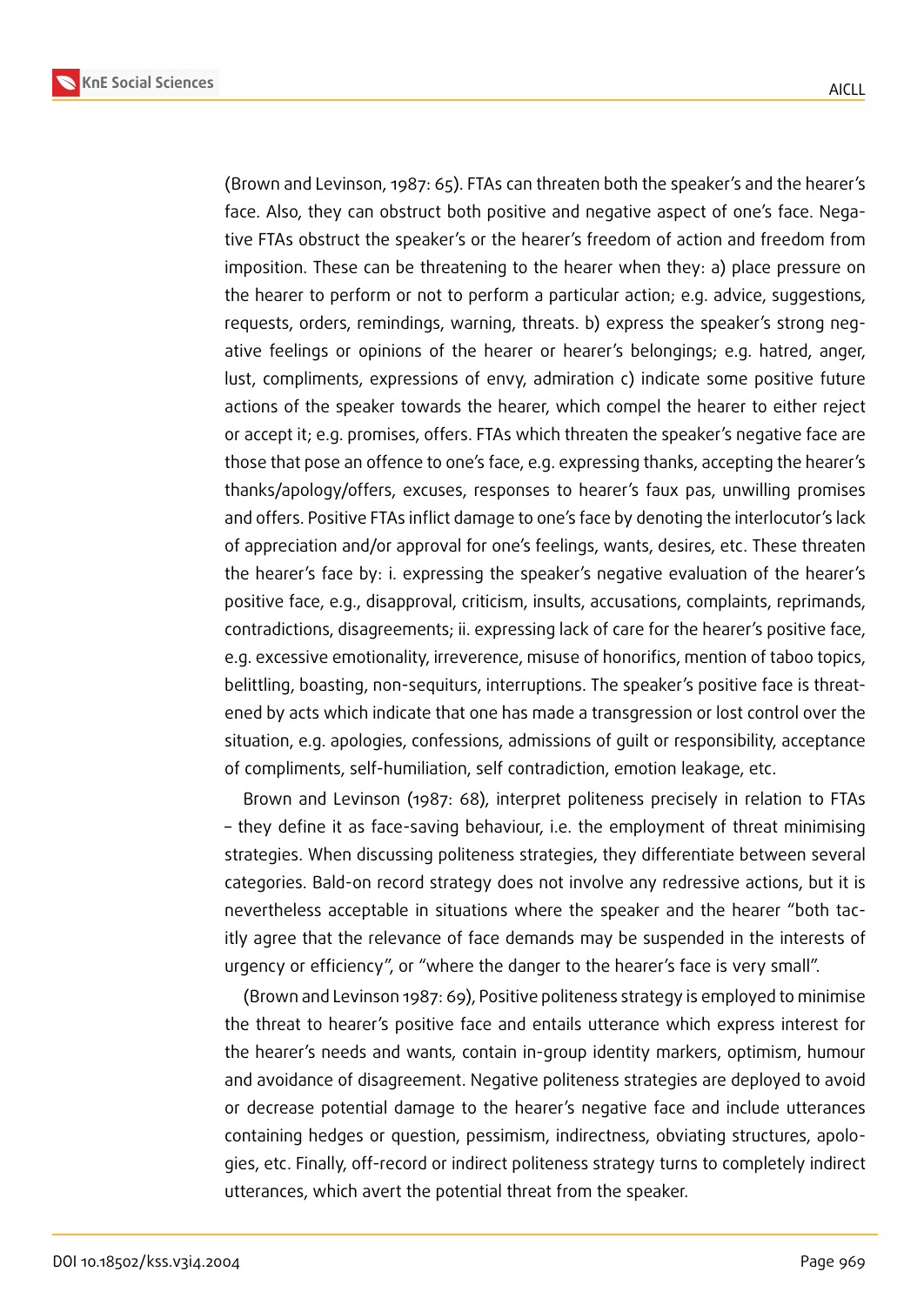

### **3. Research Method**

This study deals with describing politeness strategies used by three teachers in motivating students to learn English in teaching learning process in three classrooms, based on Brown and Levinson Politeness Strategies; Positive politeness, negative politeness, bald on-record and off record. The research conducted in duration 2x80 minutes English lessons in Junior high school in natural contexts. The data were collected through descriptive qualitative data, and used instrument observation, video-recorded, and interview, as according to Bogdan and Biklen (1982), they are some ways in collecting the data, the ways are observation, interviews, and tape-recording. The object of this study was the teachers' utterances when motivate their students while teaching learning process in the classrooms. The respondents were three non-native English teachers (42-year-old female, 38 year-old female, and 36 year-old female) of SMPN 4 Langsa and 80 students in three different classes. The writer randomly chose one class in each of the 7th grade, 8th grade, and 9th grade. The data were analyzed based on descriptive analysis by using some steps. According to Miles and Huberman (1984), they are some steps done (1) data reduction, (2) data display, and (3) conclusion and verification. Data reduction is the process of selecting the data to identify types of politeness strategies used by the teachers, data display is show the data that the teachers' utterances that was selected based on politeness strategies, conclusion and verification is the final analytical for the qualitative research, which the researcher begins to decide what things mean.

### **4. Discussion**

In this research, as the object of the study was the teachers' utterances when motivate their students while teaching learning process in the classrooms, based on Brown and Levinson (1987) Politeness Strategies; Positive politeness, negative politeness, bald on-record and off record. According to Palmer (2007), Student motivation is an essential element that is necessary for quality education. How do we know when students are motivated? They pay attention, they begin working on tasks immediately, they ask questions and volunteer answers, and they appear to be happy and eager.

In this research, the orientation of motivation is not only for learners but also for teachers, which it has related to this research about how teacher motivates his/her students in teaching learning process in the classroom, based on Brown and Levinson (1987) Politeness Strategies; Positive politeness, negative politeness, bald on-record and off record. It means that the teachers who have motivation to teach could be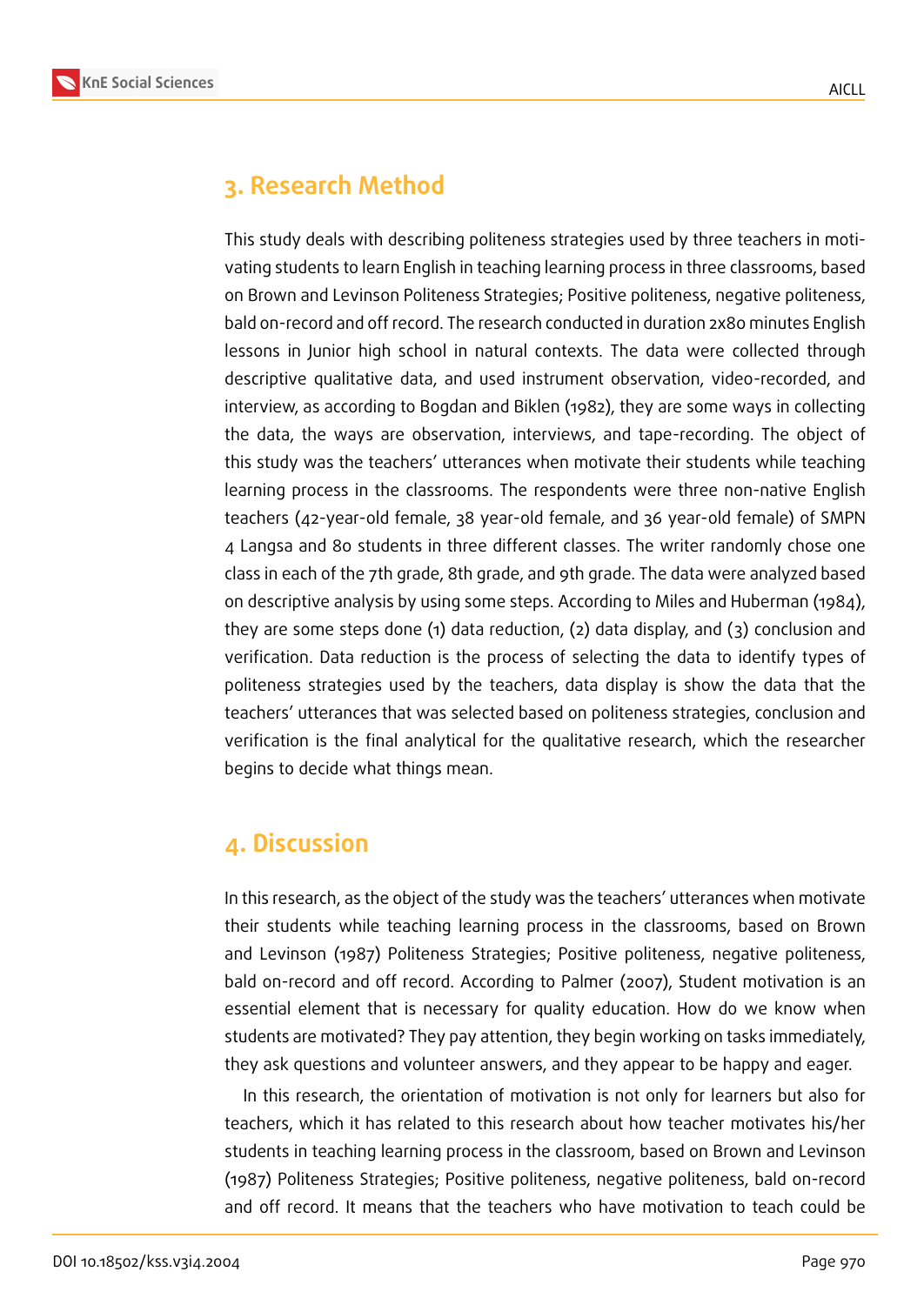better in motivating their students to learn, and politeness strategies could be the best way to build good interaction between teacher and students in the classroom while teaching learning process, and encourage students' motivation directly.

### **4.1. Positive politeness strategies**

Excerpt (1) is an example of a teacher's language use in greeting to motivates students to learn English in the classroom.

(1) Teacher: Good morning, students...! students: Good morning, ma'am..! Teacher: How are you today? students: I am fine, and you? Teacher: I am fine, too..thank you..hmm so, are you ready to learn? students: yes ma'am.. Teacher: oh, good!..let's start now...

It can be identified that both students and teacher in opening session employed positive politeness strategies; Use in-group identity markers [2]. It was done by using group identity marker "students" for calling students, and the students use "ma'am" to call a female teacher who was considered as a respectable person. Calling "students" instead of "children" or "class" could be categorized as a p[os](#page-10-0)itive politeness strategy, that is, teacher did not position herself as the more powerful or keep a distance from students. The strategy was to reduce the threat of face (of dignity) of students. Similarly, referring to "ma'am" for female teacher, the students gave respect and feel close to the teacher as well. This set of data indicates that there is good interaction between teacher and students. This was further demonstrated in the utterance 'I'm fine, and you?' 'I am fine, too..thank you..hmm so, are you ready to learn?', the teacher expressed politeness non-verbally, by showed her smile as facial expression to her students. Then, the utterance 'oh, good!..let's start now...the teacher gave praise to make the students feel good with their interests to encourages their motivation.

(2) Teacher: have you read the text number two?

Students: yes ma'am..

Teacher: so far...any question?

Student 1: I have a question ma'am..

Teacher: Yes.. Almira, what is your question?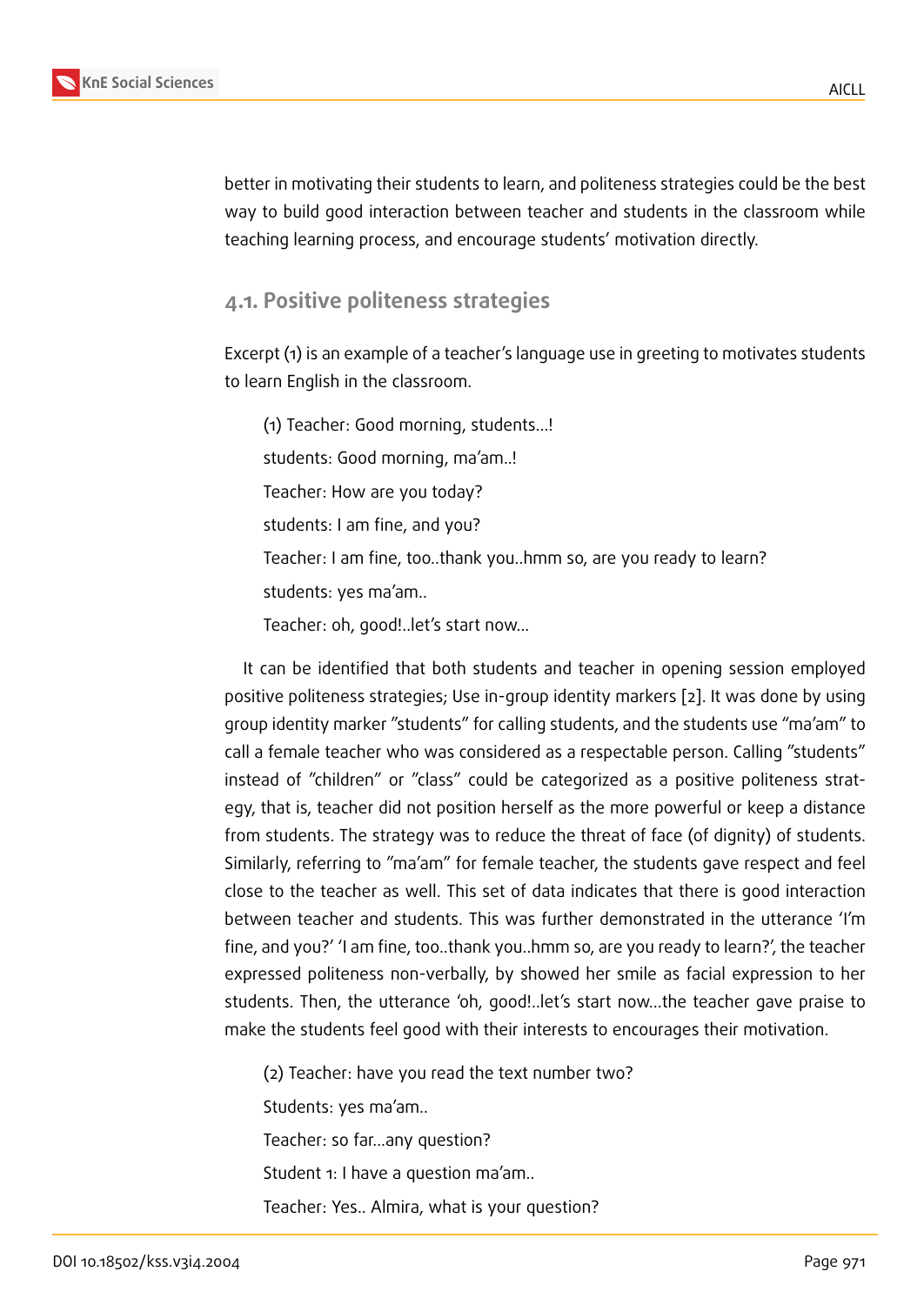Student 1: *di teks ini ada kalimat* (this text has the sentences)..it is a great body of water, and it surround the land masses of the earth,..is it mean to ocean?

Teacher: it's good question Almira, thank you...now, I want to answer your question...

Excerpt (2) shows that the social distance and the power inequality of the students and the teacher were small. It can be seen from the students' response on the teacher's directing student's attention 'so far...any question?', one of student responded by answering and giving a question. Then, before answer the question of the student, the teacher gave praise to make the student feel good about her interests,' it's good question Almira, thank you...now, I want to answer your question...'. It means that the teacher has awareness in motivating students to learn, and there is good interaction between the teacher and the students while teaching learning process, which the students felt close to the teacher but still gave respect to her.

#### **4.2. Negative politeness strategies**

Negative politeness strategies are intended to avoid giving offense by showing deference. These strategies include questioning, hedging, and presenting disagreements as opinions [2].

Excerpt (3) was an example of one of the occasions where the teacher softened his direct expre[ss](#page-10-0)ion with the conventionally polite expression 'please'.

(3) Teacher: Pay attention, please...

In Excerpt (4), teacher tried to modify direct expression with polite expression in order to attempt to avoid a great deal of imposition on the students. She used expression 'a little' to lessen the imposition by implying that the students were not asked to do very much.

(4) Teacher: Before we start our class today, I would like to review a little about err..err..err.. the materials we have discussed together. Hmm.. do you still remember the…our last discussion?

Students: Yes..!!!

Teacher: oke, now...could you tell me what is the topic about at our last discussion?...if you want to answer it, please, raise your hand...

Another strategy that was often used as a negative politeness strategy to emphasize both the speaker's and the addressee's personal involvement in the matter was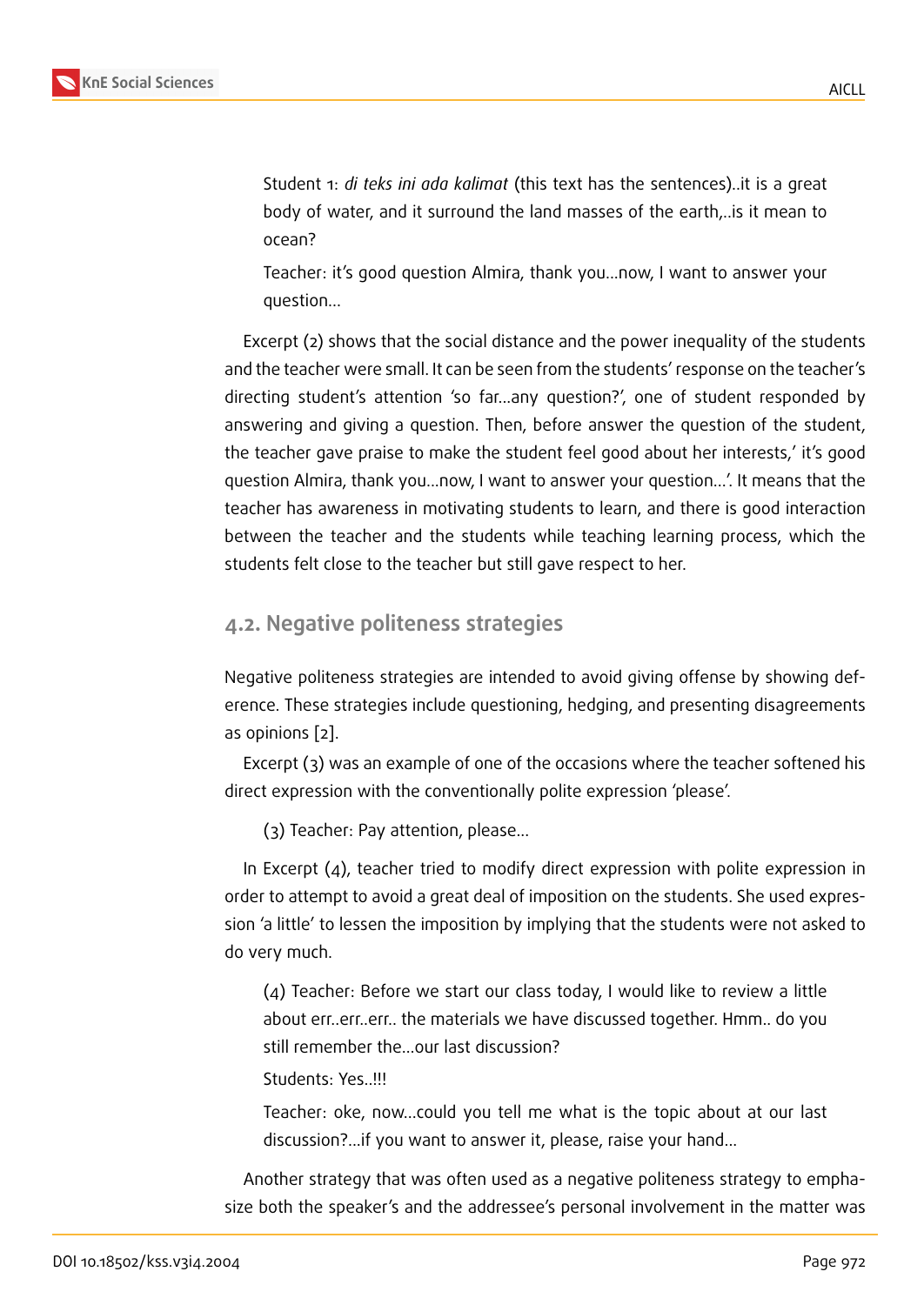

creating imperative expression. The teacher used modifying elements and politeness markers in her talk. She expressed her request to the student in a polite way by using the word 'please'.

### **4.3. Bald on-record strategies**

The teacher's authoritative role in the class was reflected when she gave commands and instructions, and made requests. Through the choice of direct strategies for giving instruction (excerpt 5 and 6), the teacher imposed and created pressure on the students.

(5) Teacher: Bring your note to me!., Come on…!. The time is not enough. Second, Maya!, come here!. Angga! …come here!

(6) Teacher: Ok, time is over!..now, collect your paper!...

In the classroom context with its asymmetrical power relationship, teachers were in the position of institutional power and it could be argued that this gets partly expressed through the use of direct strategies. The expression 'bring your note to me!' and 'now, collect your paper' indicated that the teacher did not try to minimize the threat to the students' face. These strategies were common and acceptable as the reasons of teachers to encourage their students motivation in fullfillment of the limitation time of teaching learning process in the classrooms, and also, as the reasons of teacher and students felt that they had a close relationship.

# **5. Conclusions**

The types of the teachers' politeness strategies in motivating students to learn English in teaching learning process in the classrooms that employed are positive politeness, negative politeness, and bald on-record strategies. The result of this research showed that the teachers employed positive politeness, negative politeness, and bald onrecord strategies as well. They used positive politeness especially to make the students feel good about themselves, their interests or possessions and also to make good interaction between teacher and students while teaching learning process in order to encourage students motivation to learn, they used negative politeness to avoid imposition to the students in learning, and they used Bald on-record when efficiency is necessary, task-oriented, and when information needs to be shared quickly, as the reasons of the teacher and the students felt that they had a close relationship. The results of this study should be an indispensable tool to examine politeness, which is an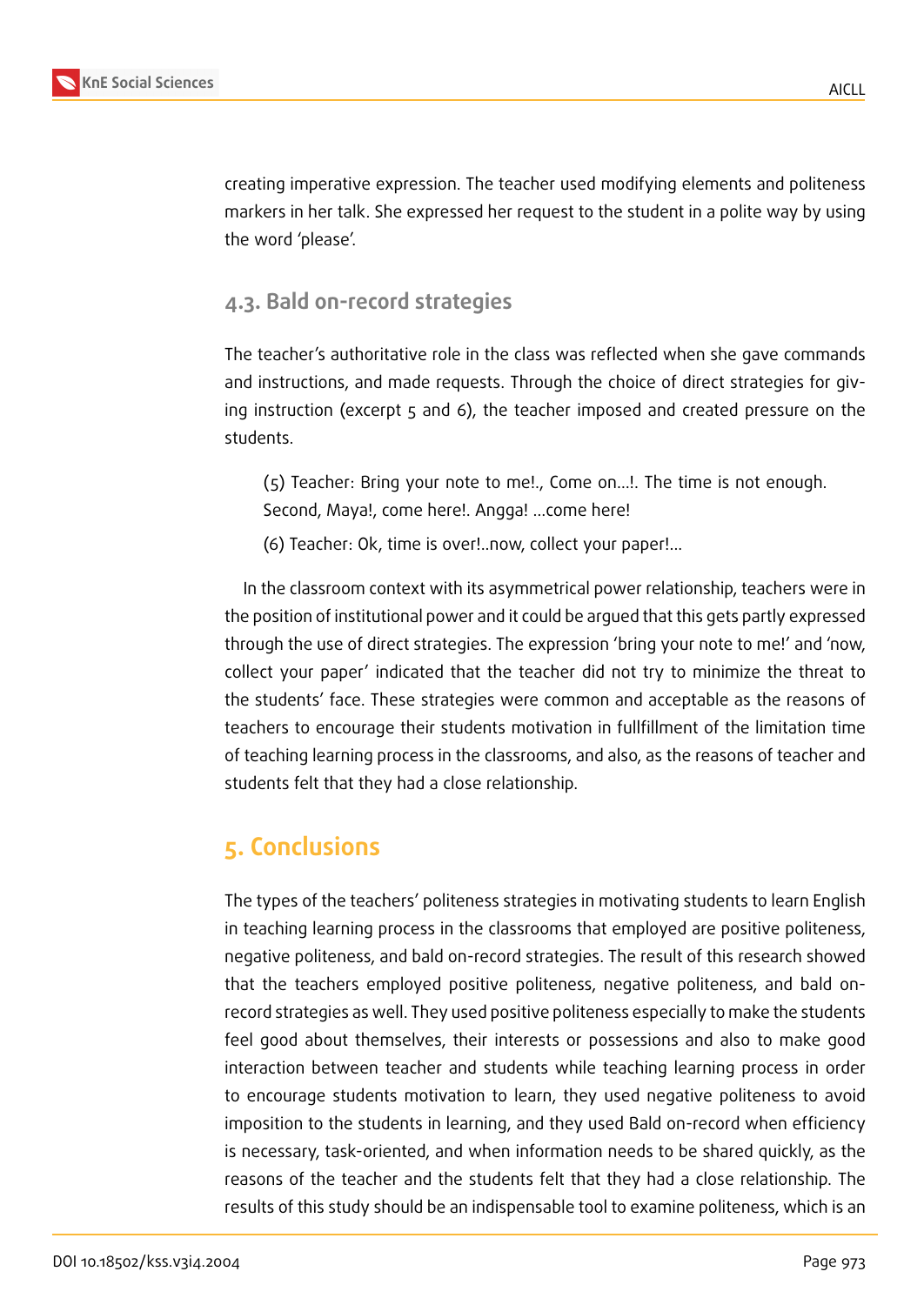



important aspect for English teachers to encourage their students motivation to learn English in the classroom through good interaction in grammatical aspect, using language appropriately and avoid misunderstanding. Futher, teachers' politeness strategies will motivate the students to learn and practice how the language is used not only grammatically correct, but also appropriately and politely according to the context and the situation, which it is very important pattern for students of Junior High School as the beginning learners who start to learn English formally.

## **References**

- [1] Bogdan, R., & Biklen, S. (1982). *Qualitative Research for Education* (2<sup>nd</sup>end). Boston: Allan and Bacon.
- <span id="page-10-0"></span>[2] Brown, P., & Levinson, S. (1987). *Politeness: Some universals in language usage*. Cambridge: Cambridge University Press.
- [3] Goffman, E. (1955). On face-work: An analysis of ritual elements of social interaction. Psychiatry: *Journal for the Study of Interpersonal Processes,* 18(3), 213- 231.
- [4] Ihsan, M.D., (2016). Students' Motivation in Speaking English. *Journal of English Education Society (JEES), (online)*. Vol.I, April 2016, Page 31-48. ISSN 2503-3492. Received: February 20, 2016; Approved: March 25, 2016.
- [5] Kolesnik, W. B. (1978). *Motivation, Understanding and Influencing Human Behaviour*. Boston, MA: Allyn and Bacon.
- [6] Miles, M.B., & Huberman, A.M.(1984). *Qualitative Data Analysis*. Beverly Hills, CA: Sage.
- [7] Norris, J. (2001). Motivation as A Contributing Factor in Second Language Acquisition. (Online. Retrieved on July 2011) www.http/itesjl.org//Articles//Thanasoulas-Motivation.httml.
- [8] Palmer, D. (2007). What Is the Best Way to Motivate Students in Science? Teaching Science-*The Journal of the Australian Science Teachers Association*, 53(1), 38-42.
- [9] Phillip et al., (2008). *Motivation and Practice for the classroom*. Rotterdam/Taipei: Sense Publisher
- [10] Renkema, J. (1993). *Discourse studies: An introductory textbook.* Amsterdam: John Benjamins Publishing Company.
- [11] Spolsky, Bernard. (1989). *Conditions for Second Language Learning*, Oxford: Oxford University press.